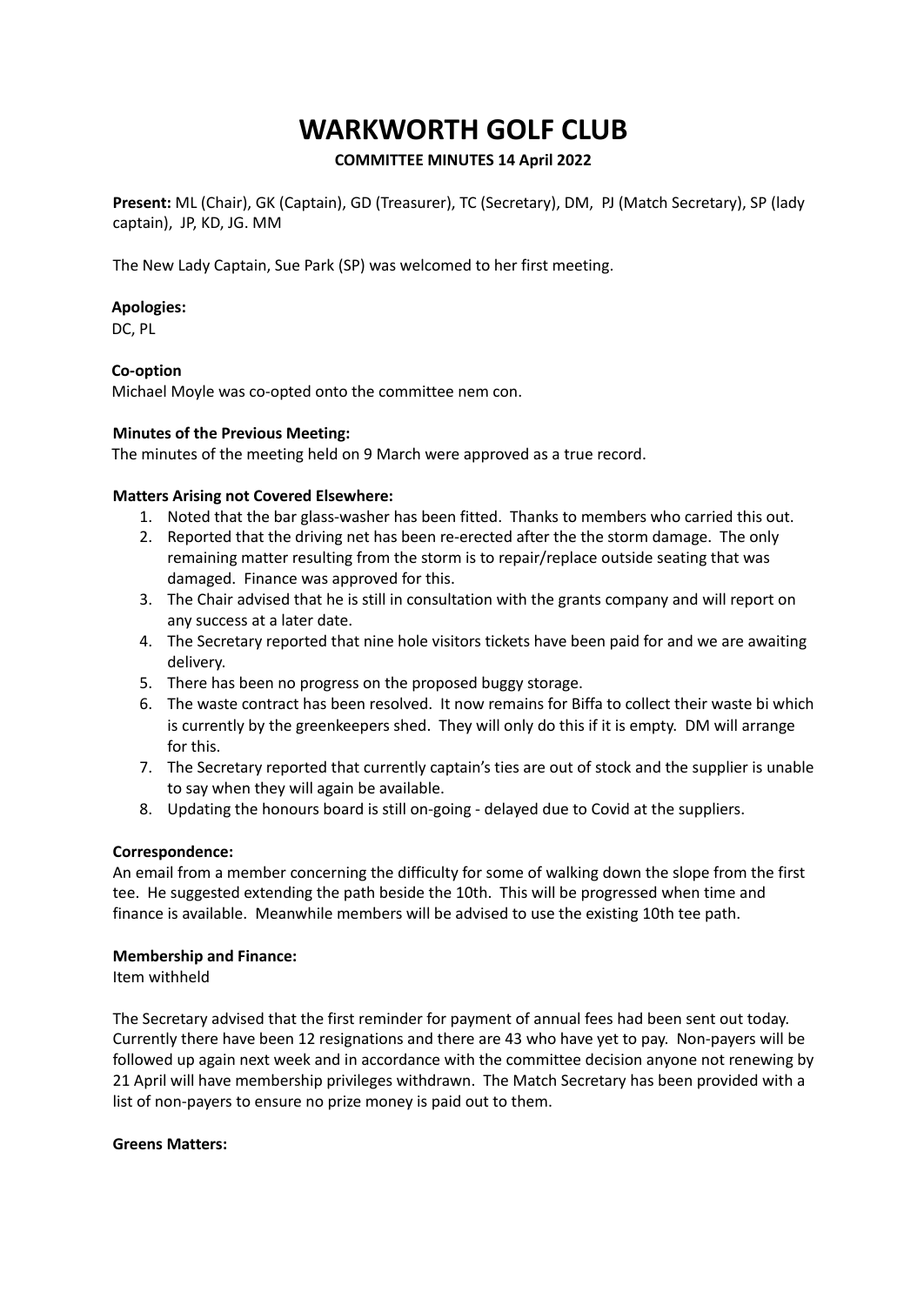DM highlighted matters on the previously circulated Greens report. Key matters were

- A new (second hand) machine is now on-site which will reduce pressure on the aging Cushman
- Speed humps are being purchased for the car-park
- Agreed to purchase a second fairway watering walker
- Agreed the minor error on the yardage markers at the 4th is of no consequence
- The green-keeper is arranging a collection of old oil and it was agreed that there is some scrap that needs removing.
- The Chair will source a sign for the 5th OoB and put up a notice in the foyer.

-

Preferred lies will come off on 1st May.

Following a discussion and a vote it was agreed to leave the relocated tree in its current position.

## **Handicaps/Competitions:**

The increased numbers playing on a Saturday is creating pressure on availability of tee slots. The Match Secretary will take steps to alleviate this, including a return to four balls in the morning session.

#### **Captain's Matters:**

The Captain gave a brief update on plans for his Captain's day on 7 July including the idea of an 'outside' band. He also advised of a good response to his outing in June and his intention to invite some other club captains to the invitation day in september.

#### **Ladies' matters:**

The ladies are running a taster session on 14 May.

**Juniors' Matters:** No matters

**Seniors' Matters:** None

**Personnel:**

None

## **House/Social Matters:**

- (a) There is an on-going issue with the electric supply. ML/SDM to meet to see what can be done to allow for long term resolution.
- (b) KD gave an update on staffing. Like all catering businesses, availability of staff is an issue. She advised that we appear to have sufficient staff for the rota but efforts to recruit kitchen staff are on-going.
- (c) The Chair reported on discussions with ADT alarms. Due to cost it was agreed to stay with the current alarm layout. The clubhouse will be locked when the bar/catering staff leave. Members who require out-of-hours access to lockers will be provided with a key.
- (d) With effect from Monday 18 April there will be seven day opening with extended hours. The 6-8pm opening will belt under particular review.